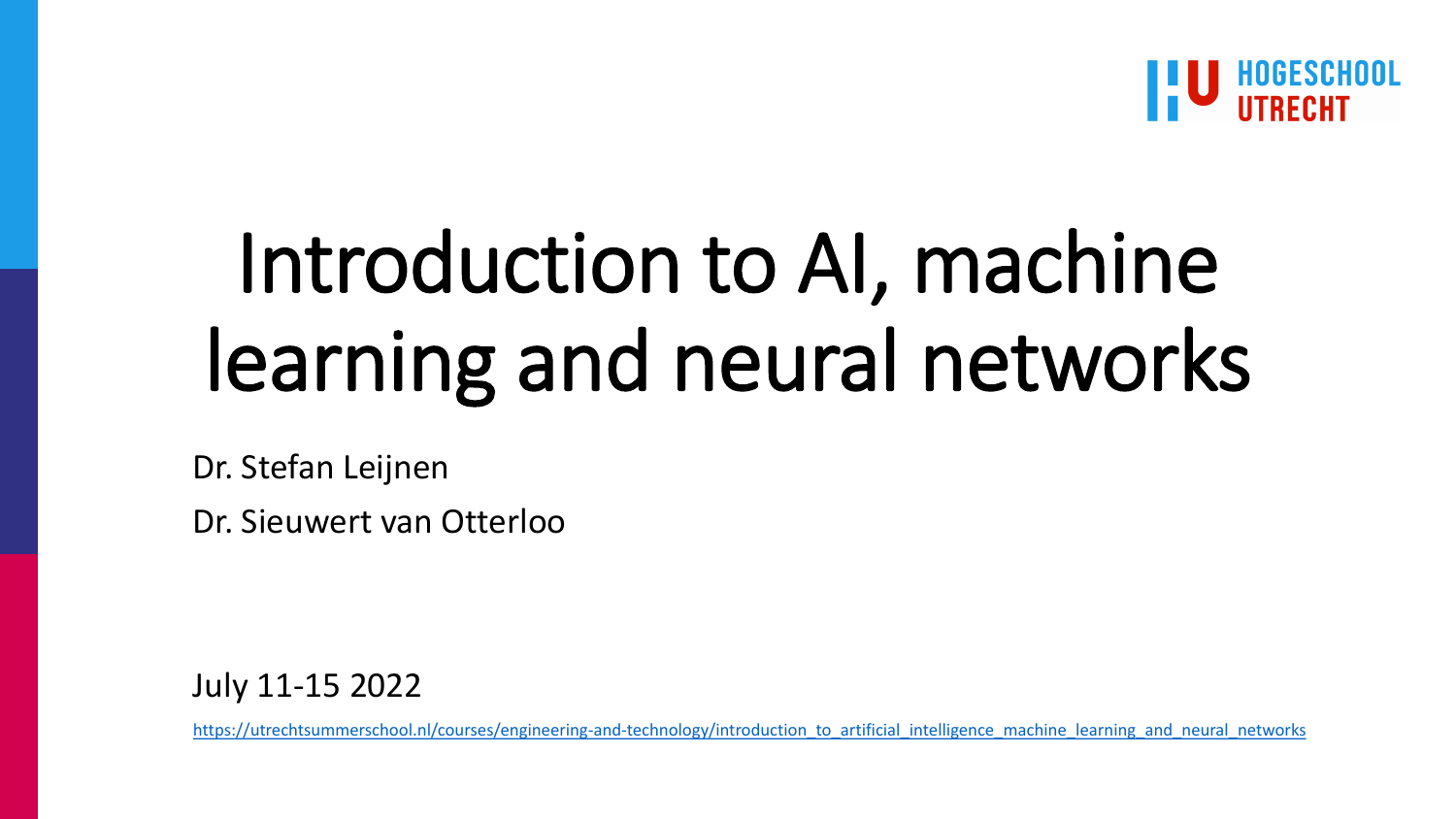# Agenda

| <b>Monday Jul11: Data</b><br>science | Tue Jul12: machine<br><b>learning</b> | <b>Wed Jul13: Standard</b><br>neural networks | Thu Jul14:<br>complicated neural<br>networks | Fri Jul15: other AI<br>algorithms |
|--------------------------------------|---------------------------------------|-----------------------------------------------|----------------------------------------------|-----------------------------------|
| Data exploration and                 | Decision trees and                    | <b>Prediction with</b>                        | Image recognition                            | Evolutionary                      |
| visualisation                        | regression                            | neural networks                               |                                              | algorithms                        |
| <b>History of Al</b>                 | AI and ethics (Ethics                 | Al validation /                               | Neural network                               | <b>Business process</b>           |
|                                      | $ nc\rangle$                          | medical AI                                    | types                                        | mining                            |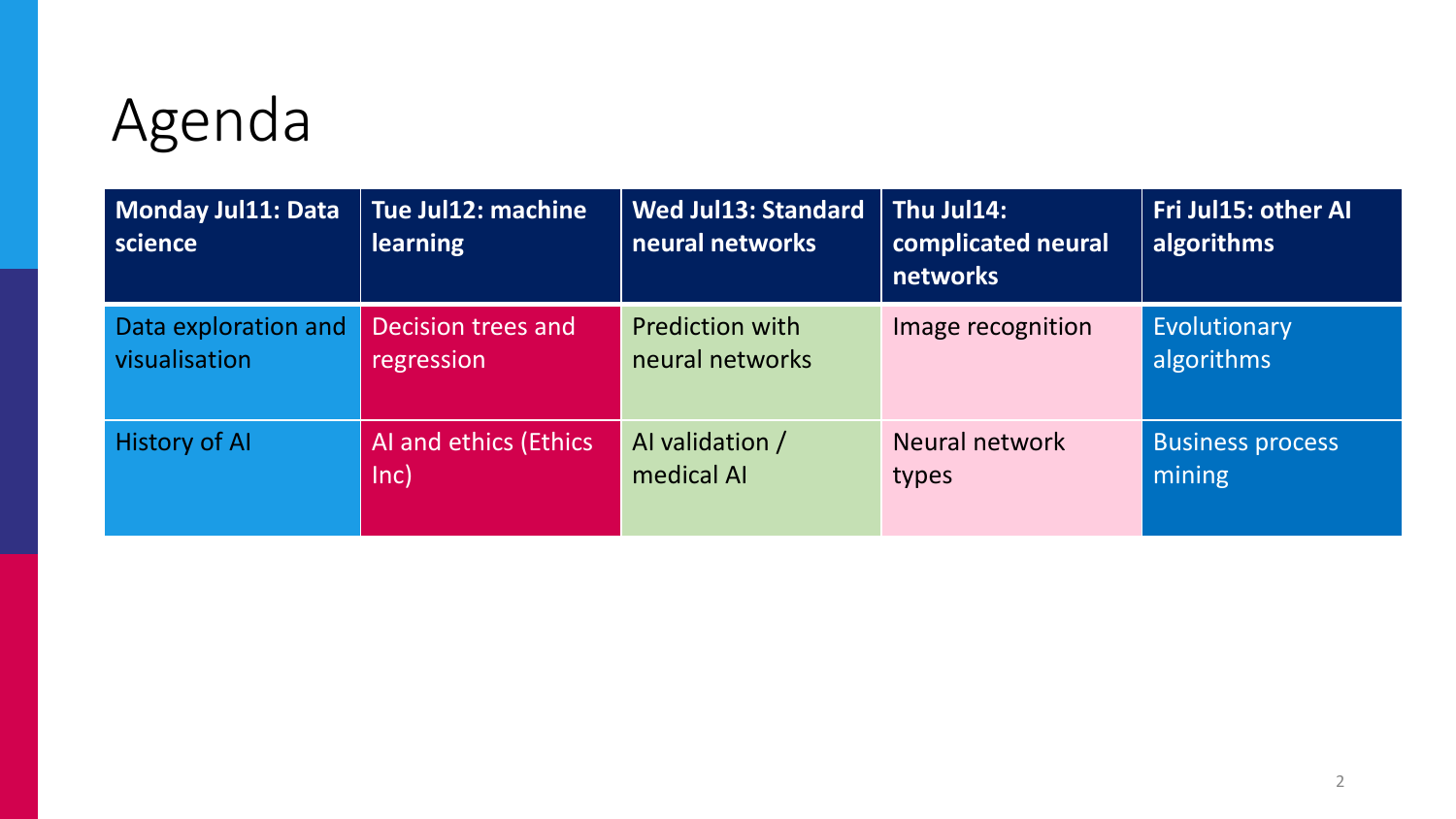### Structure of each day

| <b>Time</b>     | <b>Content</b>                       | <b>Remarks</b>                                                              |
|-----------------|--------------------------------------|-----------------------------------------------------------------------------|
| $8.45 - 9.05*$  | Walk-in and coffee                   |                                                                             |
| $9.05 - 9.30*$  | Recap and questions                  | Discuss previous day. On day 1: check if people have practical<br>questions |
| $9.30 - 10.30$  | <b>Theory</b>                        | Presentation by lecturer of key concepts                                    |
| $10.30 - 10.45$ | Coffee break                         |                                                                             |
| $10.30 - 11.45$ | <b>Practical session</b>             | Working on assignements, individual or in groups                            |
| $11.45 - 12.15$ | Discuss practice results, conclusion |                                                                             |
| $12.15 - 13.15$ | Lunch                                |                                                                             |
| $13.15 - 14.30$ | <b>Theory</b>                        | Presentation by lecturer of key concepts                                    |
| $14.30 - 14.45$ | Coffee break                         |                                                                             |
| $14.45 - 15.45$ | <b>Practical session</b>             | Working on assignements, individual or in groups                            |
| $15.45 - 16.15$ | Discuss practice results, conclusion |                                                                             |
| $16.15 - 16.30$ | Time for individual questions        | Lecturer is available for individual questions                              |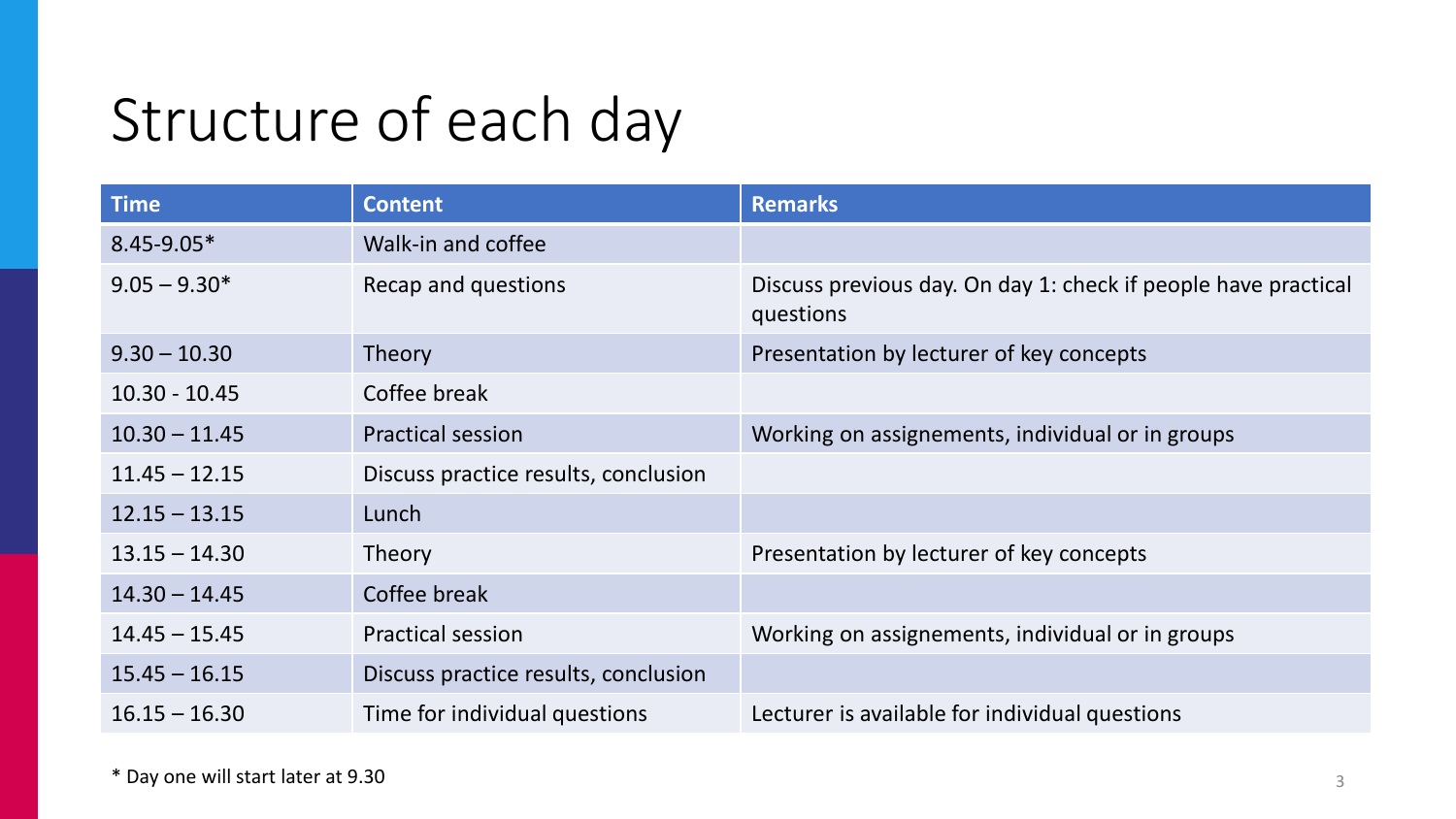### Monday Jul11: data science

| <b>Morning theory</b>    |  |
|--------------------------|--|
| <b>Morning practical</b> |  |
| Afternoon theory         |  |
| Afternoon practical      |  |

#### **Programme:**

- Your expectations for this week
- Data science basics
- Exploring data sets

- Exploring data sets with python
- **History of AI**
- AI problems
- AI methods

• Classifying AI problems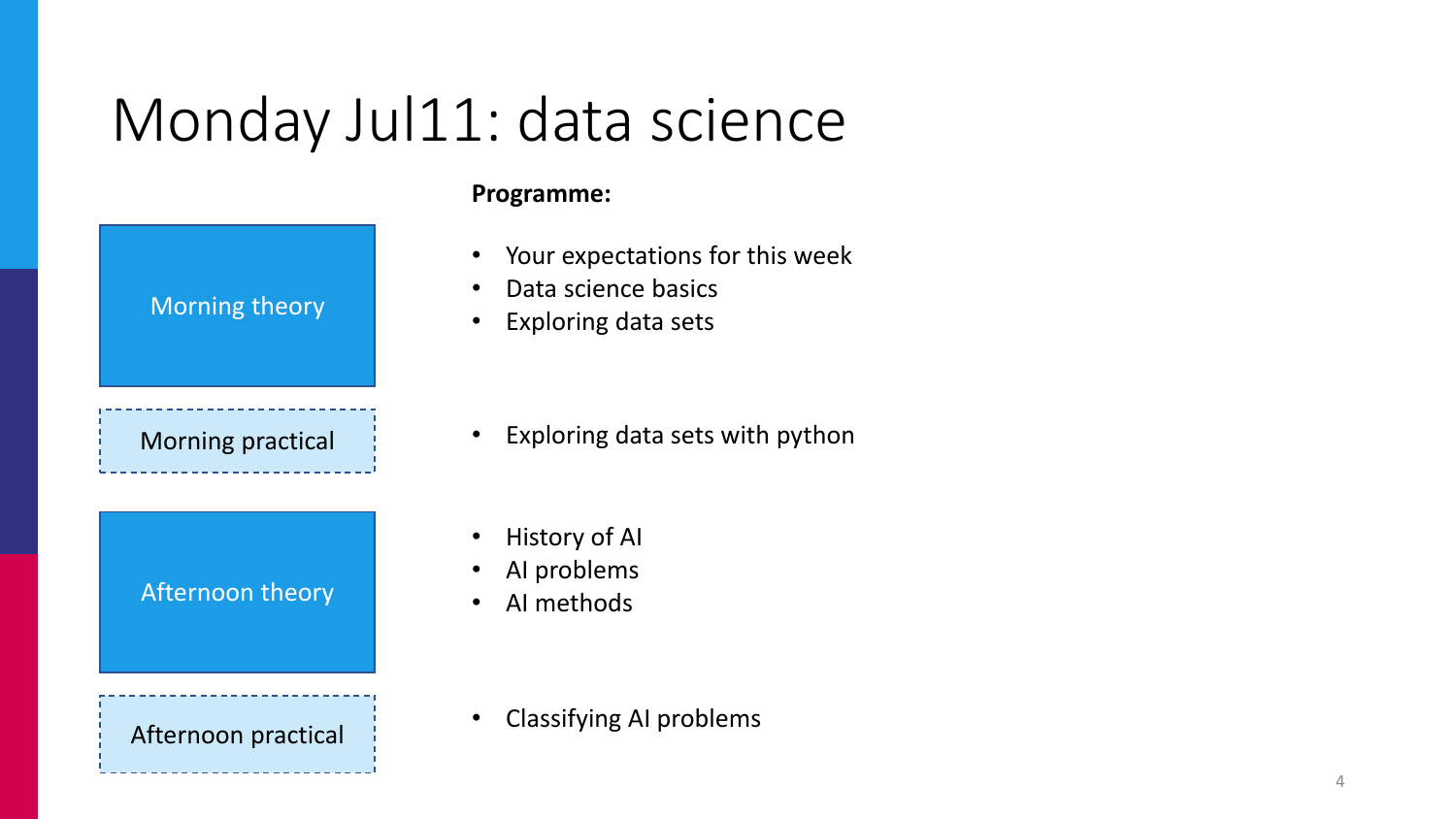# Tuesday Tue Jul12: machine learning

| <b>Morning theory</b>    |  |
|--------------------------|--|
| <b>Morning practical</b> |  |
| Afternoon theory         |  |
| Afternoon practical      |  |

#### **Programme:**

- Classification and clustering
- Decision trees
- Linear regression

- Predicting prices
- Ethics and AI
- AI values

• Ethics inc – serious game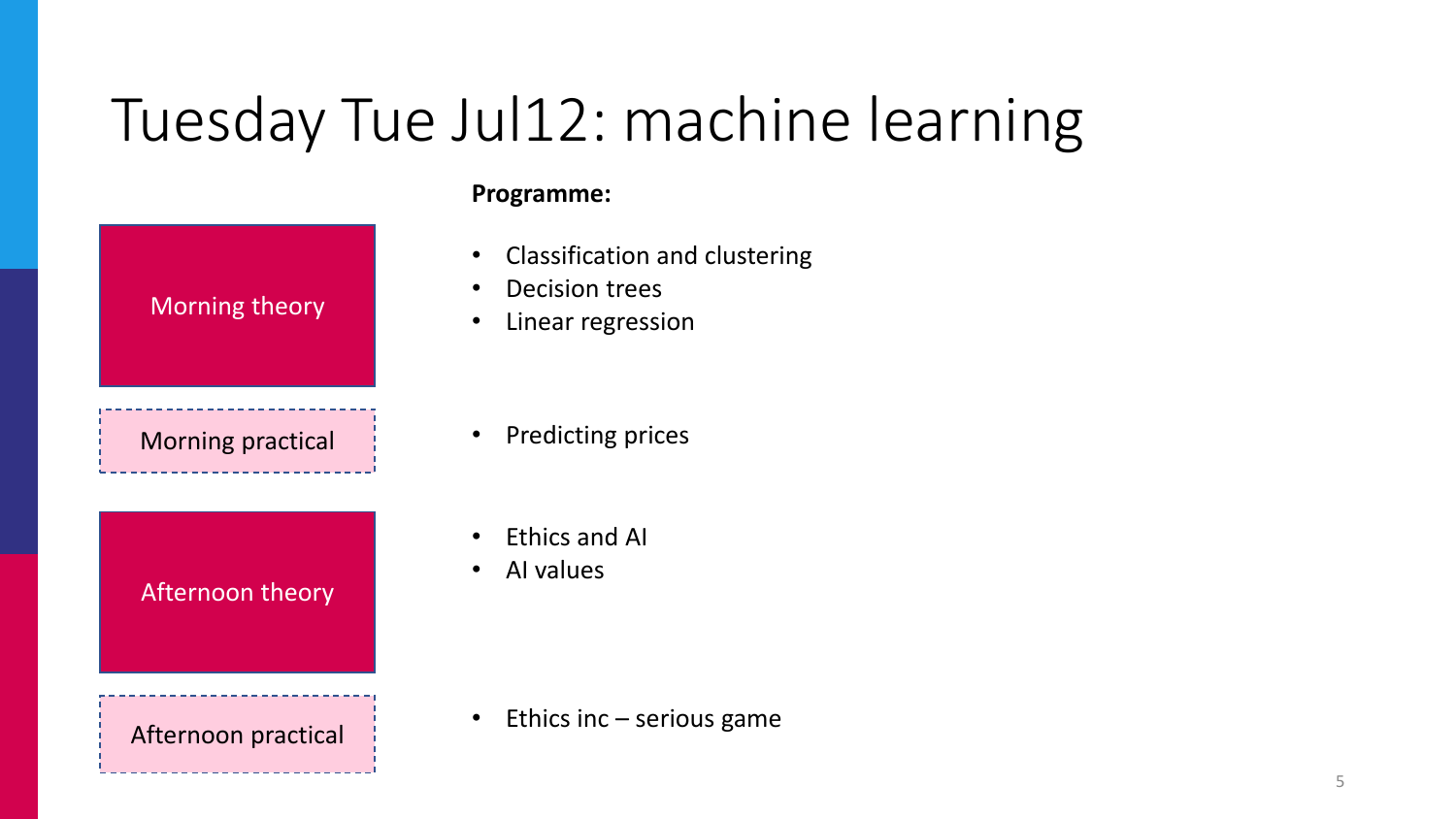# Wednesday Jul13: Standard neural networks

| <b>Morning theory</b>    |  |
|--------------------------|--|
| <b>Morning practical</b> |  |
| Afternoon theory         |  |
| Afternoon practical      |  |

#### **Programme:**

- **Perceptrons**
- Neural network structure
- Neural network training

- Neural networks in python
- AI validation
- AI bias
- Medical AI risks

• Measuring and correcting bias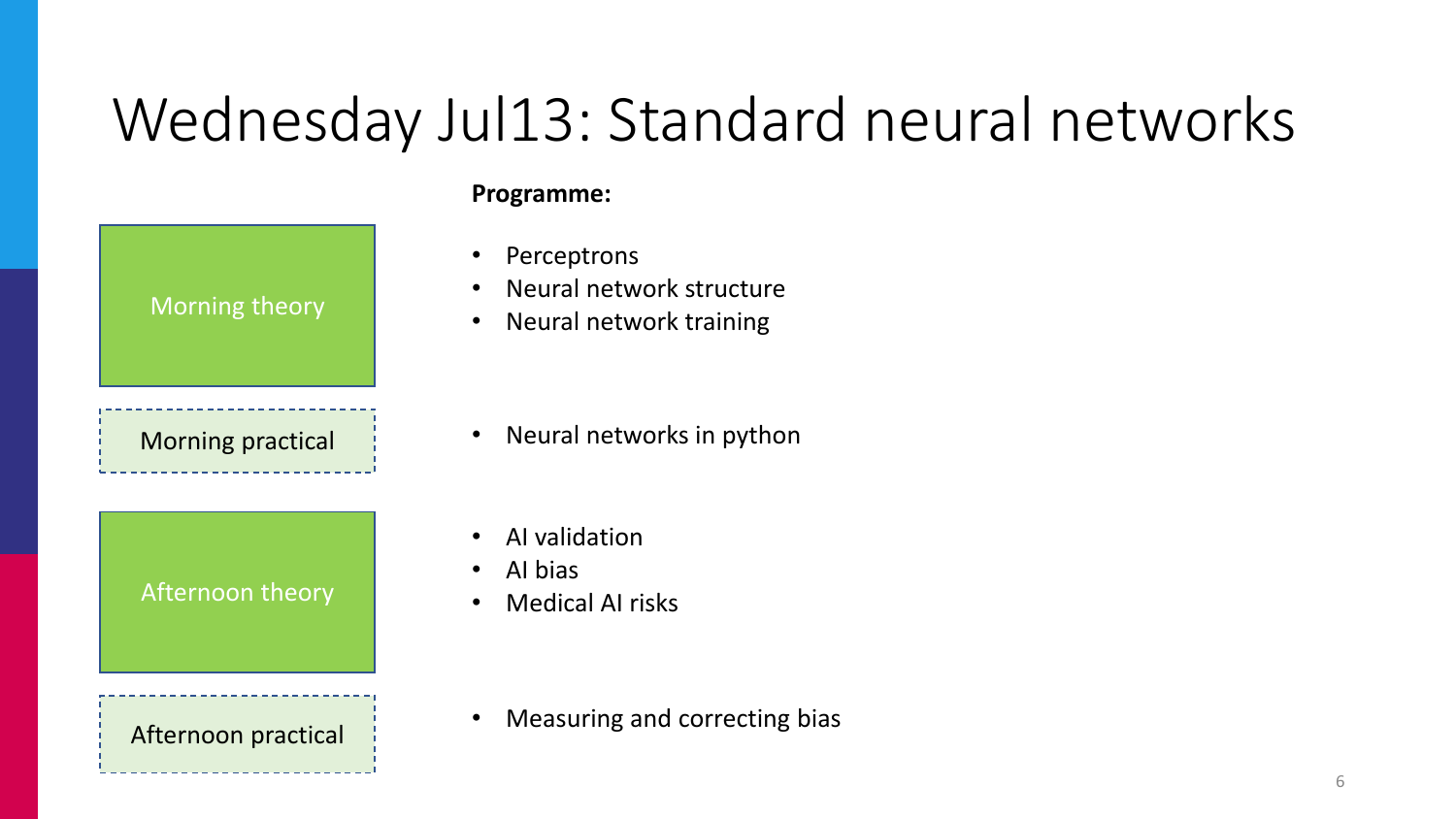# Thursday Jul14: complicated neural networks

|                            | ГІУ |
|----------------------------|-----|
| Morning theory             |     |
| <b>Morning practical</b>   |     |
| Afternoon theory           |     |
| <b>Afternoon practical</b> |     |

#### **Programme:**

- Collecting and classifying images
- Images as vectors
- Training images

- Image recognition practical
- Neural network zoo : different types of neural networks
- Generative AI

- Style transfer
- Deepfake recognition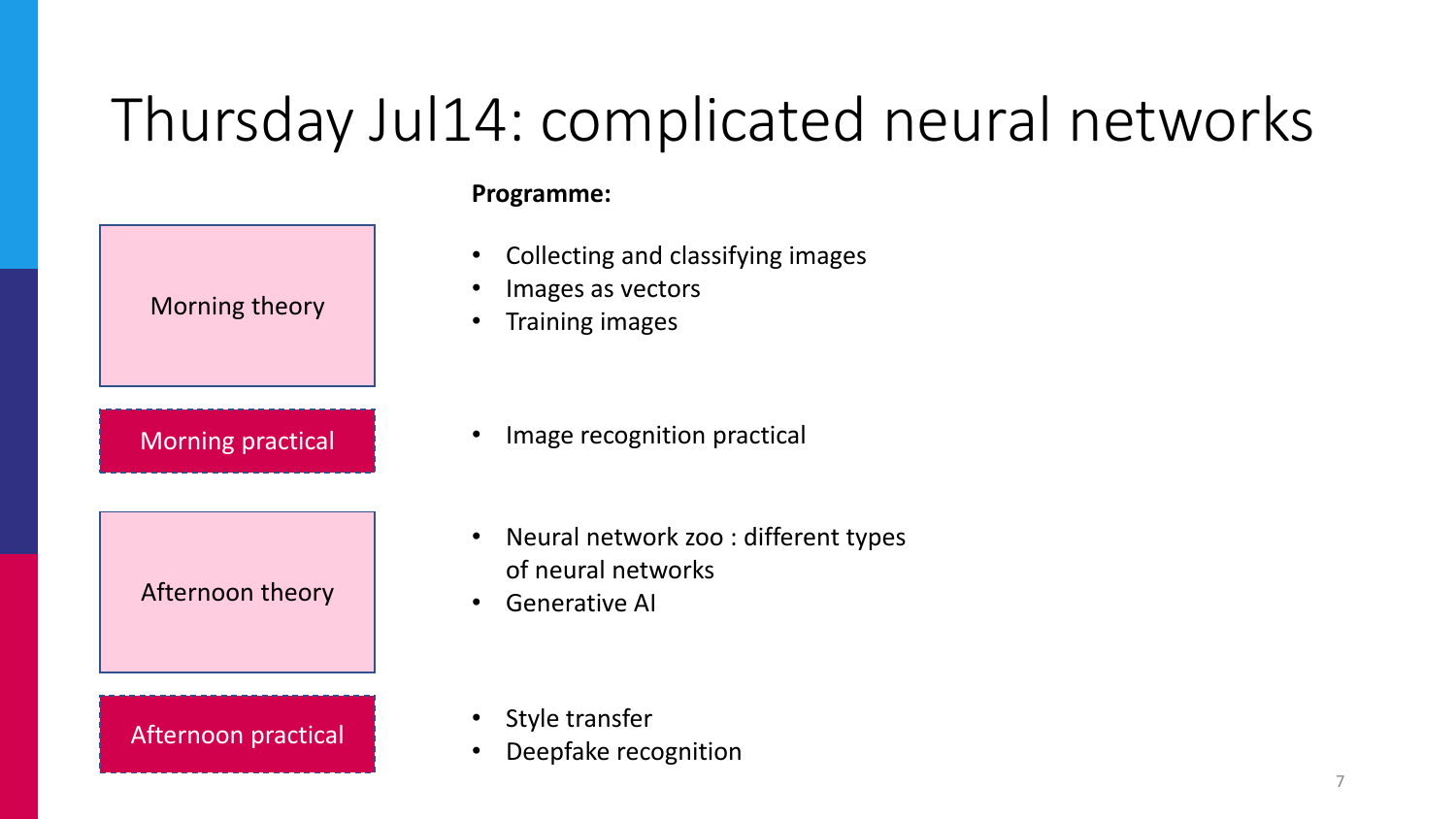# Friday Jul15: other AI algorithms

| <b>Morning theory</b>    |  |
|--------------------------|--|
| <b>Morning practical</b> |  |
| Afternoon theory         |  |
| Afternoon practical      |  |

#### **Programme:**

- Evolutionary algorithms
- ANT algorithms
- Search algorithms

- Exploring data sets with python
- Business process modelling
- Business process mining

• Business process mining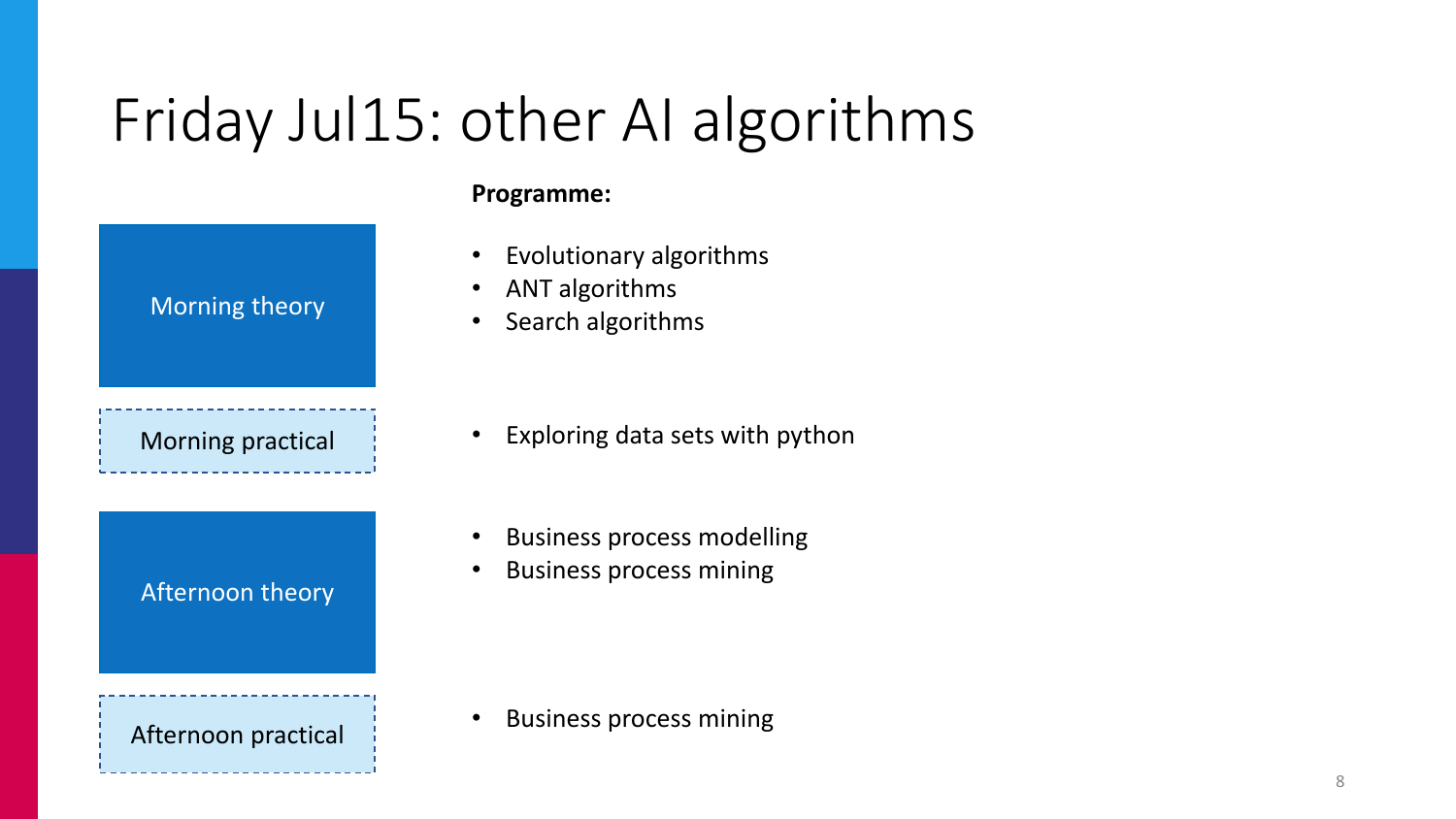### Course preparation

- You must bring a laptop in order to participate. You will use the computer for programming in python
- You must bring paper and pencil for making notes.
- It is useful to install python and jupyter before the course. See instructions on next slide